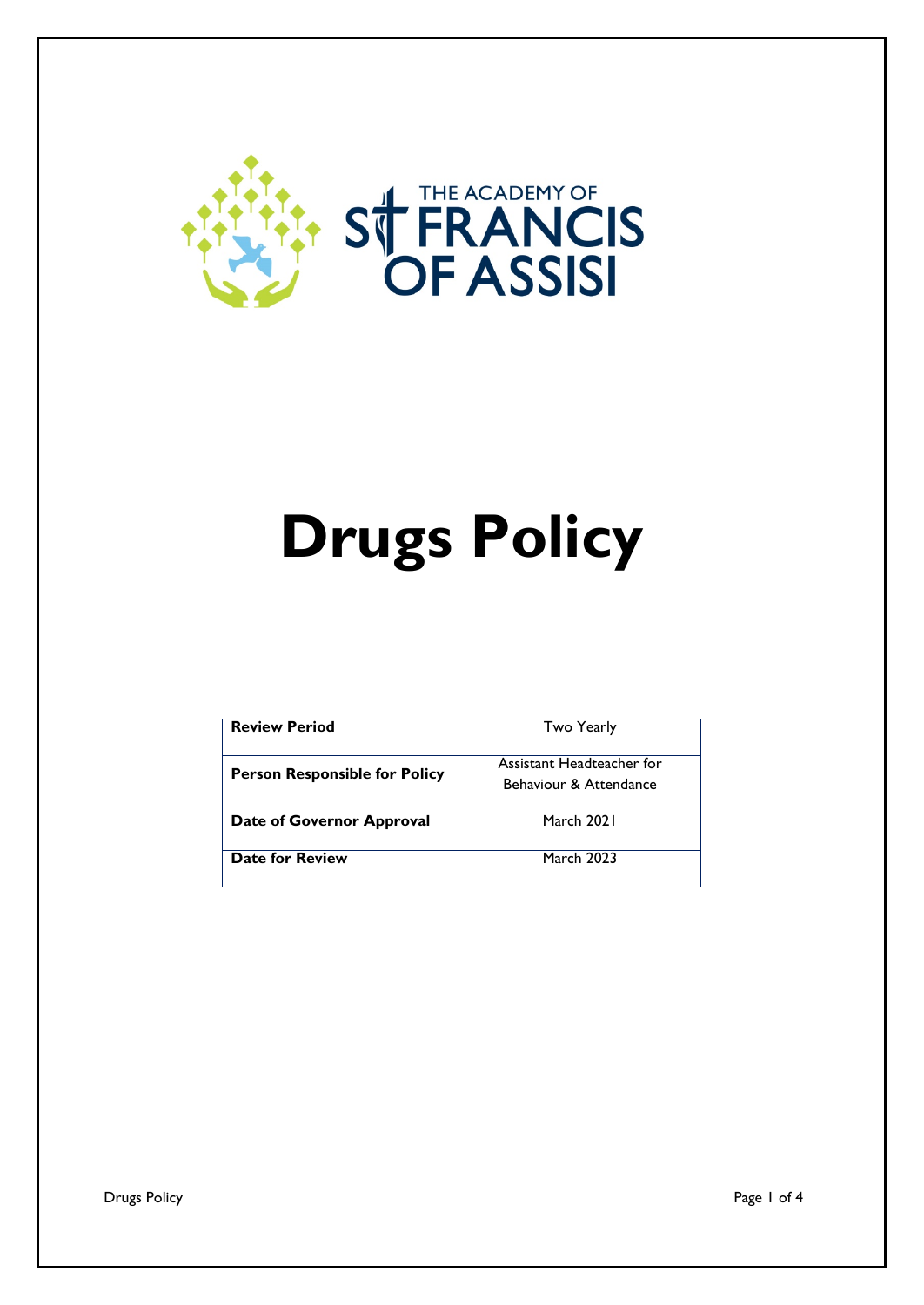This policy is under continuous review by the Senior Leadership Team and the Governors' Admissions, Inclusion and Ethos Committee because of the changing drugs scene both nationally and locally.

## **Ethos of the Academy**

The philosophy of the Academy is to provide a supportive and nurturing environment in which all pupils are enabled to develop their learning and personal skills to achieve their personal best. We strive carefully to prepare them for the opportunities, responsibilities and experiences that they may encounter in their future lives and this policy has been written in accordance with this philosophy.

#### **Rationale**

It is our aim to help all pupils to be able to take their place safely in a world where a wide range of drugs exists. We recognise that some drugs have beneficial medicinal purposes, but also that every drug has potential harm. For this reason, all drugs need appropriate and responsible care and management. In order to be able to make informed choices, staff and pupils need to understand the nature of drugs, their social and legal status, their uses and effects.

#### **Definition of a drug**

A drug is a substance that affects the way in which the body functions physically, emotionally or mentally. This definition includes illegal substances and also legal substances such as: alcohol & tobacco, volatile substances, over the counter & prescription medicines.

## **Aims of the policy**

- To support the Academy's endeavour to maintain the safety and well-being of all pupils and staff
- To clarify legal responsibilities, entitlement and obligations
- To support all the members of the Academy community by providing clear guidance and procedures on drug related issues to ensure clarity and consistency
- To develop a whole Academy approach to drug education in the context of the curriculum of the Academy

#### **Policy background**

This policy has been written with reference to national and LA guidelines and been informed by relevant research data.

# **Drugs on the Academy premises**

The legal definition of premises of an Academy includes everything within the property boundaries including buildings, outbuildings, playgrounds, fields and also extends to include other settings such as vehicles, boats, marquees or any venue managed by the Academy at the time e.g. premises of a Academy trip or visit.

#### • **Medicines**

The Academy has a policy/procedure for the administration of medicines that must be followed for everyone's safety.

#### • **Alcohol**

No alcohol will be consumed during the course of a normal Academy day. Pupils and visitors under the effects of alcohol will be asked to leave the premises and return at a later date for the safety of the whole Academy. Parents will be asked to collect their children

#### • **Smoking**

The Academy is a no smoking site at all times. Pupils are not permitted to bring to the Academy any smoking materials, including matches and lighters. In the interests of health and safety, should a pupil be found in possession of any of these on Academy premises, they will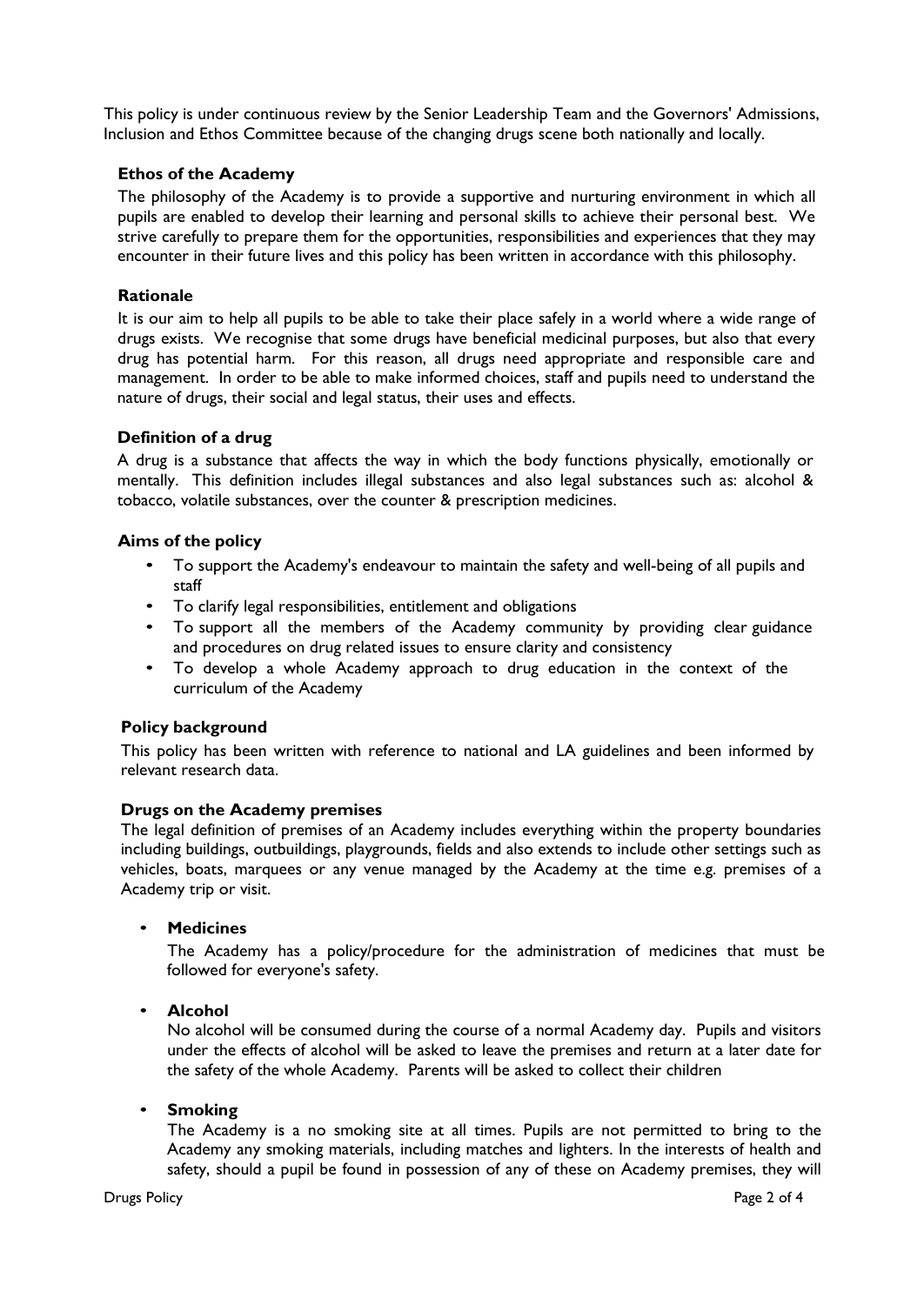be confiscated and parents informed

# • **Illegal drugs**

No illegal drugs are allowed to be brought on to, or used on Academy premises

## • **Solvents**

The Academy will ensure that potentially hazardous substances are stored safely, and pupils will be supervised if it is necessary that they come into contact with them in the course of their work. Pupils are not permitted to be in possession of such products.

## • **Responses to drug related incidents**

A drug incident may be any of the following:

- Finding drugs, or related paraphernalia, on Academy premises
- Possession of drugs by an individual on Academy premises
- Use of drugs by an individual on Academy premises
- Supply of drugs on Academy premises
- Individuals disclosing information about their drug use
- Rumours of parents, staff or pupils using drugs
- Reports of parents, staff or pupils using drugs

The Academy is aware of its legal responsibilities in regard to drug related incidents and in responding to incidents, seeks to work in line with local and national guidance. A member of the SLT will normally be responsible for co-ordinating the management of drug-related incidents, offering sources of support and liaising with outside agencies. Incidents will be dealt with after making an assessment of the situation and will be reported to the Head of School. All incidents and responses will be recorded within 24 hours.

Appropriate support will be offered to those with substance related problems. Talking with an individual about a drug related incident will have as its purpose to confirm or reject suspicions or allegations, rather than conduct a wider investigation.

Evidence of drug use or possession will not necessarily result in permanent exclusion. Permanent exclusion will only be considered in serious cases and will be in accordance with DCSF guidance on exclusions. A case conference will be called if necessary. Each case will be assessed and levels of sanctions may vary according to the seriousness of the incident and the pupil's involvement.

#### **Individuals in possession of drugs**

If any pupil or adult on Academy premises is found in possession of an unauthorised drug it will be confiscated, if possible. If the drug is suspected to be illegal, the Academy will contact a police officer for discussion. Illegal substances will be handed to the police as soon as possible and not stored. Parents will normally be informed (for a student) and other professionals such as the LA, Youth Service, Police, GP, Social Services will be informed or consulted as appropriate.

# **Confidentiality**

Complete secrecy can never be promised to a pupil, though information given in confidence will not generally be disclosed to anyone else. In particular, if a pupil chooses to disclose that they are using a drug without medical authorisation, this information will not be used against them. However, action will be taken to ensure the pupil comes to no serious harm if this is considered a risk. Regarding disclosures staff need to carefully define and communicate the boundaries of confidentiality offered.

# **Support for students**

Drugs Policy Page 3 of 4 At our Academy the welfare of the student is paramount. We maintain that constructive strategies